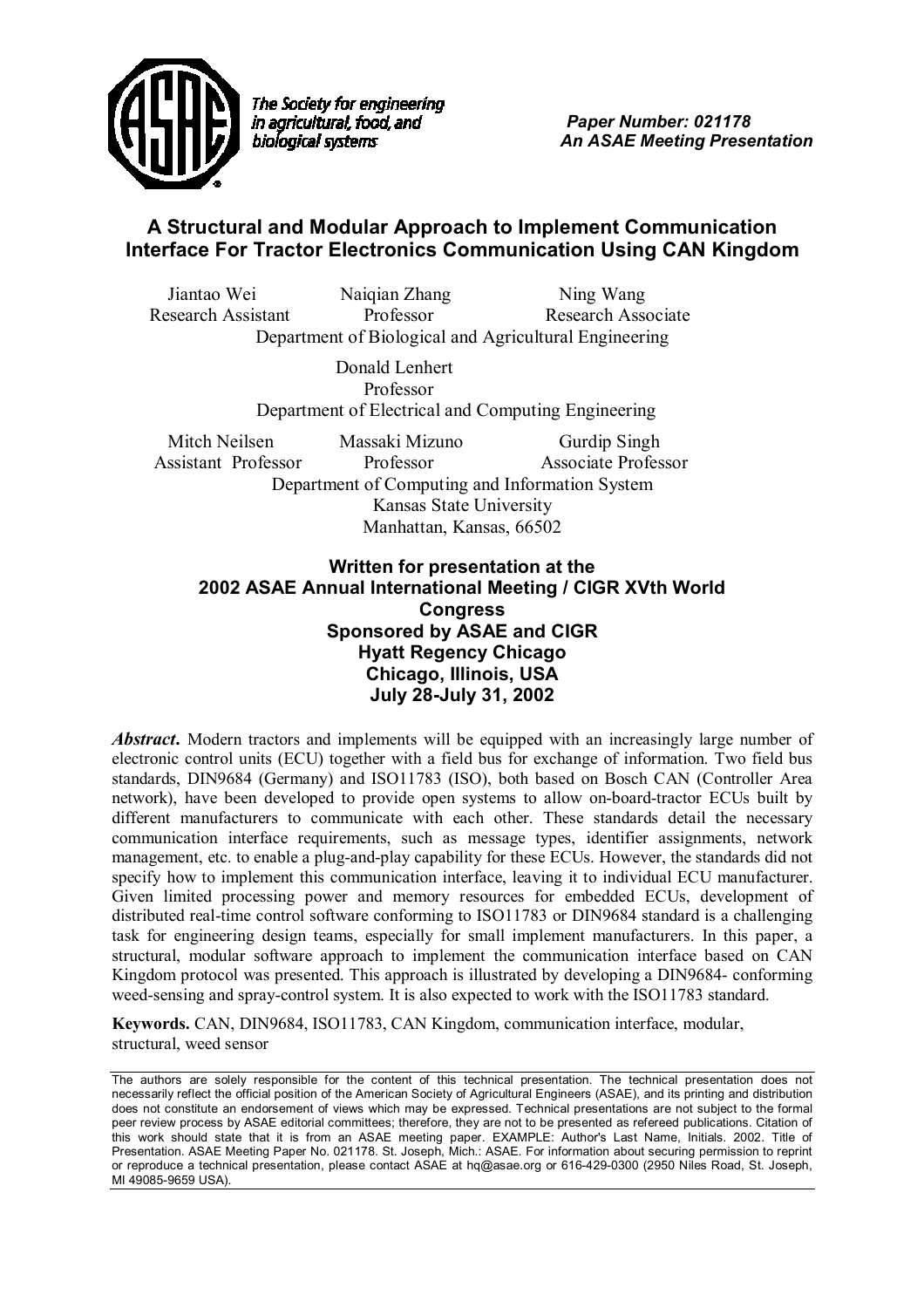#### **A Structural and Modular Approach to Implement Communication Interface For Tractor Electronics Communication Using CAN Kingdom**

Jiantao Wei, Naiqian Zhang, Mitch Neilsen, Donald Lenhert Ning Wang, Masaaki Mizuno,Gurdip Singh

#### **1. Introduction**

Controller Area Network (CAN) was developed by Robert Bosch GmbH with the support of Intel (Bosch 1991) in the 1980's. Although CAN was initially developed for the automotive industry, it also has been widely used in other industries such as process control, home automation, robotics, etc. It was estimated that more than 140 million CAN nodes have been installed worldwide. (Gabriel et al, 1999). The International Organization of Standard (ISO) documented CAN in a standard, ISO11893 for high-speed networking in 1993, and in ISO11519-2 for low-speed networking in 1994. (ISO, 1993; ISO, 1994)

CAN employs a contention-based, non-destructive medium access protocol to allow higher-priority messages to be transmitted before lower-priority messages. A CAN message consists of 11-bit (basic CAN) or 29-bit (extended CAN) identifier and up to 8 bytes of data load. The identifier part was used as access priority during bus contention as well as to identify a specific message. The CAN medium access and data link protocol was implemented in CAN controller hardware, which is now available from most of silicon manufacturers. A CAN controller is typically connected to the host processor via dual-port RAM, whereby the CPU and the controller can access the memory simultaneously. This area of memory typically was divided into a number of independent message slots (buffers). From programming perspective, a received message is copied into a corresponding slot by CAN controller, from where the CPU reads out the message. Similarly, a transmitted message is copied into a slot by CPU, and is read out by CAN controller and sent out to CAN bus.

CAN only defines the physical layer and data link layer according to the OSI 7-layer reference model. In practice, implementation of very simple CAN-based systems shows that, besides the two basic layers, further functionalities, such as identifier assignment, network startup, supervision of node etc., are desirable. For industrial automation applications, the need for an open, standardized higher layer, which support interoperability and exchangeability of devices from different manufacturers, was raised. In automotive industry, SAE J1939 was documented to be a higher level standard to govern car electronics communications (SAE, 1996). For sea borne target, NMEA 2000 is such a governing standard (NMEA, 2000).

In agricultural area, a requirement for such a standard was recognized as early as in 1986 in Germany. (Auernhamme, 1993) In 1998, a German standard, "LBS"- the Mobile Agricultural Bus document was published, and it was later standardized in DIN9684. Recently, the International Standards Organization working group ISO TC23/SC19/WG1 balloted on the ISO11783 standard (ISO, 2001). The DIN9684 standard will be abandoned and the ISO11783 standard will be the future-governing standard in agricultural electronics communications. ISO11783 was partially based on the DIN9684 standard, and partially based on the J1939 standard. Major agricultural machinery manufacturers, such as John Deere, AGCO, CASE, have developed proprietary CAN-based precision agriculture systems. Now they have taken steps to migrate their CAN systems to conform to the ISO11783 standard.

CAN Kingdom (Fredriksson, 1993) was developed by Kvaser, Sweden in 1990's, and it is a different kind of protocol from the above-mentioned standards. The functionalities of SAE J1939, NMEA 2000, DIN9684, and ISO11783 standards are very similar. All of them specify provisions such as device profiles, identifier distribution, and network management. CAN Kingdom (CK) is a set of protocol primitives that are commonly used in CAN communication. It gives system designers full control of the CAN network, and allows system designers and module designers work independently to a great extent.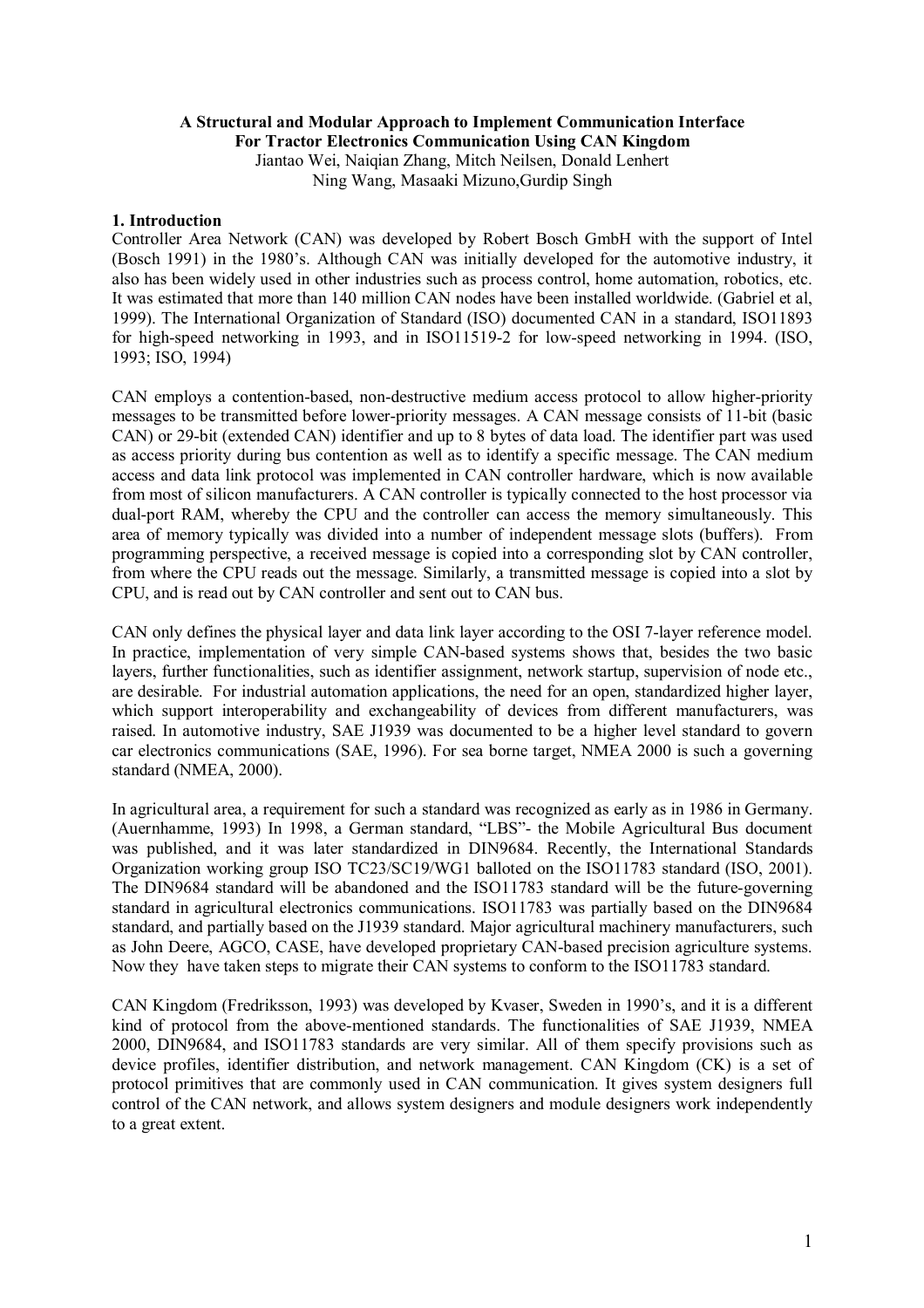One advantage of CK is that it can work with other open systems, such as J1939, DIN9684, and ISO11783. The main objective of this paper is to demonstrate how application of CK can be applied to help the development of a DIN9684 system.

As precision agriculture research and practice proceed, the ISO11783 standard will be more widely accepted. However, ISO11783 does not specify how to implement this communication interface, leaving it to individual manufacturer. Given limited processing power and memory resources of embedded ECUs, the development of distributed real-time control software conforming to ISO11783 or DIN9684 standard is a challenging task for engineering design teams, especially for small implement manufacturers. In this paper, a structural, modular software approach to implement the communication interface using CAN Kingdom primitives is presented. This approach is illustrated by developing a DIN9684- conforming weed-sensing and spray-control system. Our original intention was to build an ISO11783 system using CK. As ISO11783-conformant virtual terminal was not available at that time, we started to build our system based on DIN9684. We believe the approach we developed is expected to work with ISO11783 standard with minor modifications, since DIN9684 and ISO11783 are very similar standards.

#### **2. DIN9684**

In this section, we will briefly review the essential part of the DIN9684 standard including the message type definition and network management procedure.

| $(1)$ . IVICSSAZC 1 ypcs                                                 |                 |                  |                                                       |  |  |  |
|--------------------------------------------------------------------------|-----------------|------------------|-------------------------------------------------------|--|--|--|
| Table 1: DIN9684 message types and their priority (identifier structure) |                 |                  |                                                       |  |  |  |
| (Priorities)                                                             |                 |                  |                                                       |  |  |  |
| Identifier                                                               | Identifier      | Identifier       |                                                       |  |  |  |
| Bits $1-3$                                                               | <b>Bits 4-7</b> | <b>Bits 8-11</b> | Message description                                   |  |  |  |
| 000                                                                      | <b>AGETYPOS</b> |                  | <b>System functions</b>                               |  |  |  |
|                                                                          |                 |                  | $A=1$ : login; $A=0$ : system management              |  |  |  |
|                                                                          |                 |                  | GETY=Implement type, total 16 types                   |  |  |  |
|                                                                          |                 |                  | POS=Implement mounting position, total 8 positions    |  |  |  |
| 001                                                                      | 0100            | <b>SEND</b>      | Basic data 1: driving velocity and traveled distance  |  |  |  |
|                                                                          | 0101            | <b>SEND</b>      | Basic data 2: PTO speed, engine speed, hitch position |  |  |  |
|                                                                          | 0110            | <b>SEND</b>      | Basic data 3: content not specified                   |  |  |  |
|                                                                          | 0111            | <b>SEND</b>      | Basic data 4: content not specified                   |  |  |  |
|                                                                          | 10PD            | <b>SEND</b>      | Process data                                          |  |  |  |
|                                                                          | 1111            | <b>SEND</b>      | Calendar: data and time                               |  |  |  |
| 010                                                                      | <b>RCVR</b>     | <b>SEND</b>      | Targeted message                                      |  |  |  |
| 011                                                                      | <b>RCVR</b>     | <b>SERV</b>      | Service message: Service >>User                       |  |  |  |
| 100                                                                      | <b>SERV</b>     | <b>SEND</b>      | Service message: User >>Service                       |  |  |  |
| 101                                                                      | XXXX            | <b>USER</b>      | Partner system message                                |  |  |  |
| 110                                                                      | XXXX            | XXXX             | Free                                                  |  |  |  |
| 111                                                                      | XXXX            | XXXX             | Free                                                  |  |  |  |

#### (1). Message Types

SEND: 4 bit address of the sender of a message

RCVR: 4 bit address of the receiver of a message

SERV: 4 bit address of the provided service

USER: 4 bit address of the job computer in the partner system

PD: 2 bit to indicate process data types: 00-set point; 01-actual value; 10-set point request; 11-actual value request

DIN9684 is based on CAN 2.0A, which implies 11-bit message identifier, and runs at 125 bits/second. The CAN messages were classified into 8 priority groups according to first 3 bit of the identifier (the smaller the number, the higher the priority). The remaining bits of the identifier are further divided into subgroups to represent different information. (Table 1) The group with priority '000' is system function message for network management purpose. The group with priority '001' defines the message types for basic tractor information, such as driving velocity, PTO revolution, engine speed,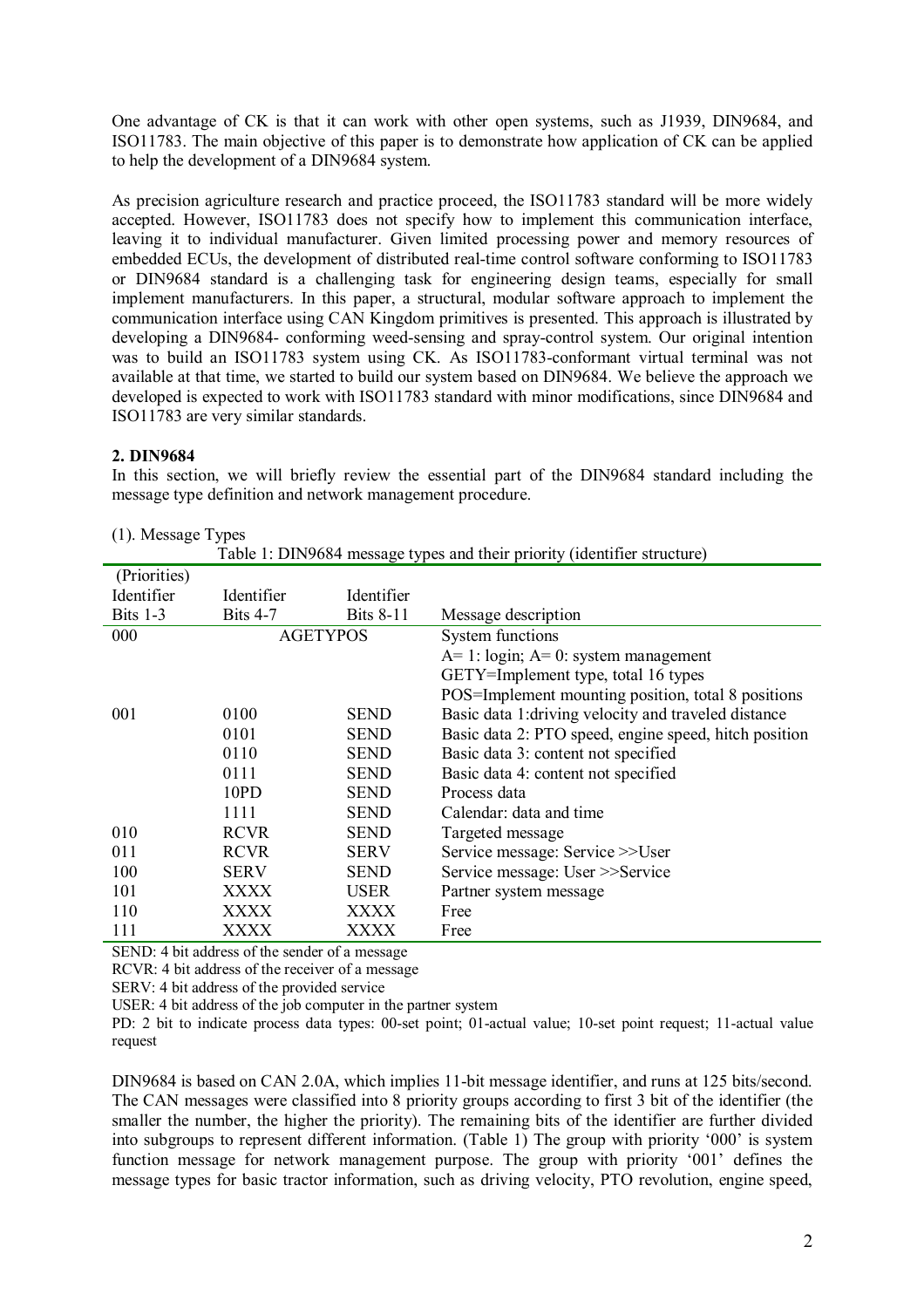etc. The message with priority '010' indicates targeted message, which put receiver's address in the identifier for hardware filtering messages. The messages with priority '011' and '100' are used for system service purpose. The message with priority '101' is partner message, which can be seen as a secondary network that uses the infrastructure of the main network. Such a system can be a proprietary solution of a manufacturer for internal control of an implement. The message with priority  $110'$  and  $111'$  are not defined, and are free to use.

The address width of DIN9684 is only 4 bits; therefore it can only allow 16 ECUs to be connected to the bus at one time. The address of an ECU is acquired dynamically through an address claim messages after this ECU's login process.

## (2). DIN9684 Network Management

DIN9684 specifies a network management procedure to allow open system interconnection. This network management is implemented through system function message with priority '000'. There are two types of system function messages (Table 1): A=1 means a new user login message; (Figure 1) A=0 means system management messages. (Figure 2)





The GETY and POS bits should be determined based on implement type and mounting position by the standard. For example, GETYP/POS for Cereals harvesting front mounting will be 0111/001. The NR bits indicate the number of times login message have been sent. This message should be sent three times when an ECU logs in.

# $0|0|0|0|0|G|E|T|Y|P|O|S|$

# $|V|E|R|W|X|X|X|X|A|D|R|E|S|S|B|E|L|E|G|V|E|K|T|O|$

#### Figure 2: The format of system management messages.

The system management message has the general message format as shown in Figure 2. The bit group VERW designates the specific system management function according to Table 2. The bit group XXXX contains the dynamic user address. The remaining 16-bit group ADRESSBELEGVEKTO signifies the address claim table. A logic 1 at a 16-bit position signifies that the address have already been claimed, while a logic 0 means the address is free.

| Table 2: DIN9684 system management functions |
|----------------------------------------------|
|----------------------------------------------|

| <b>VERW</b> | System management function description |
|-------------|----------------------------------------|
| 0000        | Address claim message                  |
| 0001        | Alive handling message                 |
| 0010        | Address release message                |
| 0011        | "Implement is disturbed" message       |
| 0100        | Alive handling message of service      |
| 0101        | Not allocated                          |
| 0110        | Not allocated                          |
| 0111        | "Service is disturbed" message         |
| 1000        | Request to send implement descriptor   |
| 1001        | "Send implement descriptor" message    |
| 1010        | System stop message                    |
| 1011        | Implement stop message                 |
| 1100        | Implement status                       |
| 1101        | Not allocated                          |
| 1110        | Not allocated                          |
| 1111        | On/off message                         |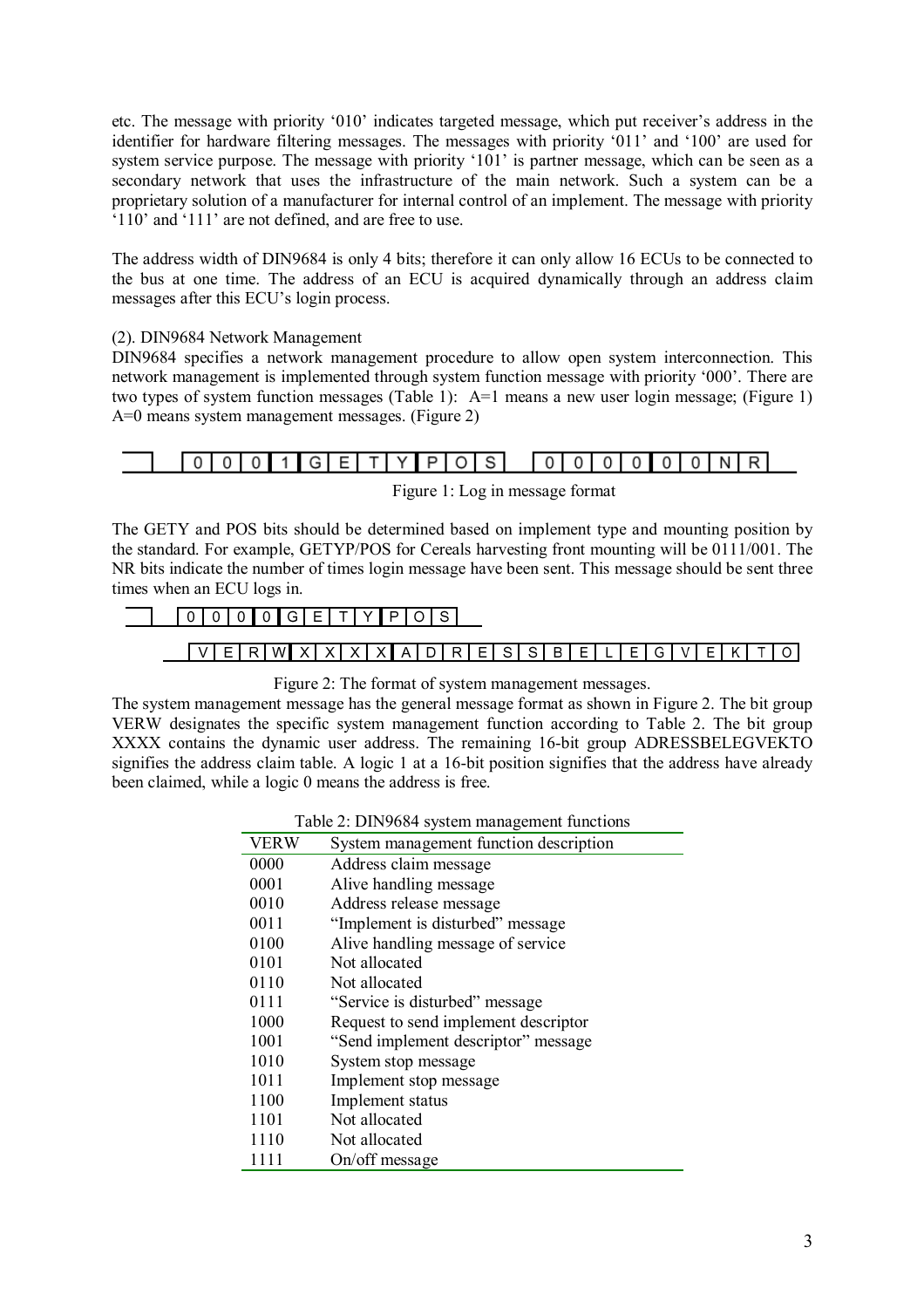In the following section, we use an example to illustrate the network management procedure for DIN9684, and later on we will show how this network management is implemented using CAN Kingdom. In this example, a virtual terminal (VT) first is connected to CAN bus, then a weed sensor (WS) will log in. (Figure 3). The following steps describe the interaction between the weed sensor and the virtual terminal when the weed sensor logs in. The step numbers are used to help description, however, they do not necessarily represent timing sequence of the event. For example, step 3 may occur before step 5 or after step 5 depending on the response time of the VT and the weed sensor.

1.Weed sensor sends log in message three times with an interval of 1 second with NR bit of 1,2, and 3 respectively. (Figure 1)

2. Weed sensor listens to the bus until receiving another node's alivehandling message. From the second and third byte of the alivehandling message, which contains address claim field, the weed sensor selects its dynamic address from the free addresses in the field. And it will send out an address claim message, with the XXXX in the identifier filled by the selected address and the address claim field updated (Figure 2).

3.Weed sensor sends out an implement descriptor message.

4.Weed sensor sends out a request implement descriptor message.

5.When the VT receives the address claim message, it will send out a request implement descriptor message.

6.When the weed sensor receives request for implement descriptor from other nodes, it will sends its implement descriptor for every request. This will cause each node on the bus to send multiple implement descriptors for each log on. Typically, each node sends its implement descriptor equal to the number of nodes +1 times. From these messages, the newly logged ECU builds its system monitor table, which contains all the connected ECU's dynamic addresses and implement descriptors. The already logged ECUs (VT) will update their monitor tables with the newly logged ECU (WS) information.

7.The old ECUs (VT) also will respond the request for implement descriptor from the newly logged ECU (WS).

8.At this time, the weed sensor has successfully login to the LBS system. It needs to send an alive-handling message every second to keep other nodes informed.

When a node wants to log out, it sends out an address release message. All other ECUs will learn this information and updates their system monitor tables. During normal system operation, a node may send out other system management messages such as service disturbed, implement disturbed, implement stopped, system stopped, implement status, on/off, etc. if such a condition occurs.



Figure 3: LBS network management procedure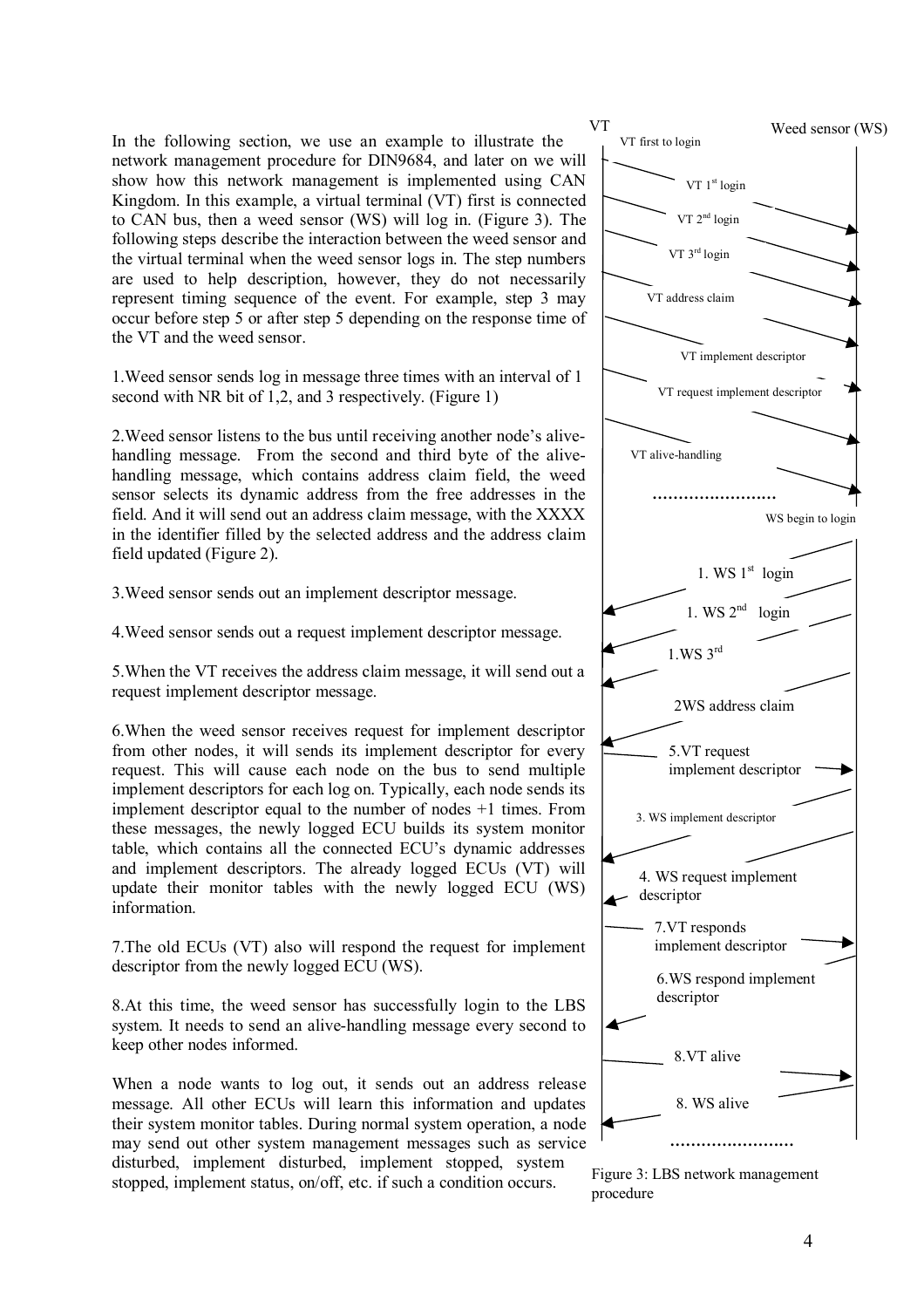## **3. CAN Kingdom (CK) Protocol**

CAN Kingdom (CK) was initially developed by Kvaser, Sweden, and CAN Kingdom International (CKI) is the group responsible for CK. The corner stone behind the CK protocol is dividing tasks between the system designer, who designs the king node, and the module designer, who designs the city node. The city node running status, such as start, stop, silent etc., is controlled by the king node. Furthermore, all message identifiers are assigned by the king node. Therefore, king administers all the activities within the network, which is called "kingdom". The module designer only takes care about local issues within one module (city), while the system designer takes care about global issues within the kingdom.

For an open system, like the DIN9684 system built in this project, the identifiers have already been defined by the standard, and the node running status is not controlled by a central node. Therefore, the role of the system designer is very limited and a king node does not need to exist physically. During system startup procedure, city nodes can assume that there is a "virtual king", and configure the node status and message identifiers according to the open standard.

CK provides a set of primitives to address the common issues for CAN communication. These primitives are organized into groups and each group can be associated with one CAN hardware buffer. Before transmitting or after receiving a message from one buffer, the primitives can be called. Thus, these primitives not only can be called from inside a node, it can also be triggered from an outer node (such as the king) by receiving a message. In CK, a group of primitives is called a document, which is defined as "a set of forms describing information carried in one Envelope (identifier)". Each document (group) can include a number of pages (primitives) multiplexed by a data byte in CAN message. From the implementation point of view, a document is essentially a function to encode/decode messages with the same identifier. One folder is associated with a unique identifier and a unique document at any given moment. (Figure 3)



Figure 3: CK Post Office structure

There are four types of documents in CK specification: KingsDocument, MayorsDocument, TimeHeraldDocument and BlockTransferDocument. A KingsDocument includes a set of primitives (pages) to start/stop a city (Kings page 0, KP0), to assign an identifier to a folder (KP2), to place a document into a folder (KP16), to setup a group (KP3), to remove a group (KP4), to setup an action/reaction pair (KP5) etc. These primitives are usually triggered by receiving a message from the king node. Therefore, the document containing these primitives is called KingsDocument. A MayorsDocument provides city identification information upon request. A TimeHeraldDocument provides a global clock for CAN network, and a BlcokTransferDocument defines how to transmit data longer than 8 bytes.

After being familiar with notations of documents and pages, we can study what are the common issues for any CAN network, and how CK primitives address these issues.

#### (1). Define message format and assign identifier

All CAN communication systems need to define the format and identifiers of messages. CK designs a set of documentation format, including document list, form list, and form to specify message format (Figure 6). For identifier assignment, CK designs KingsDocument Page 2 (KP2) to assign an identifier to a folder dynamically (Figure 3).

(2). Decode a message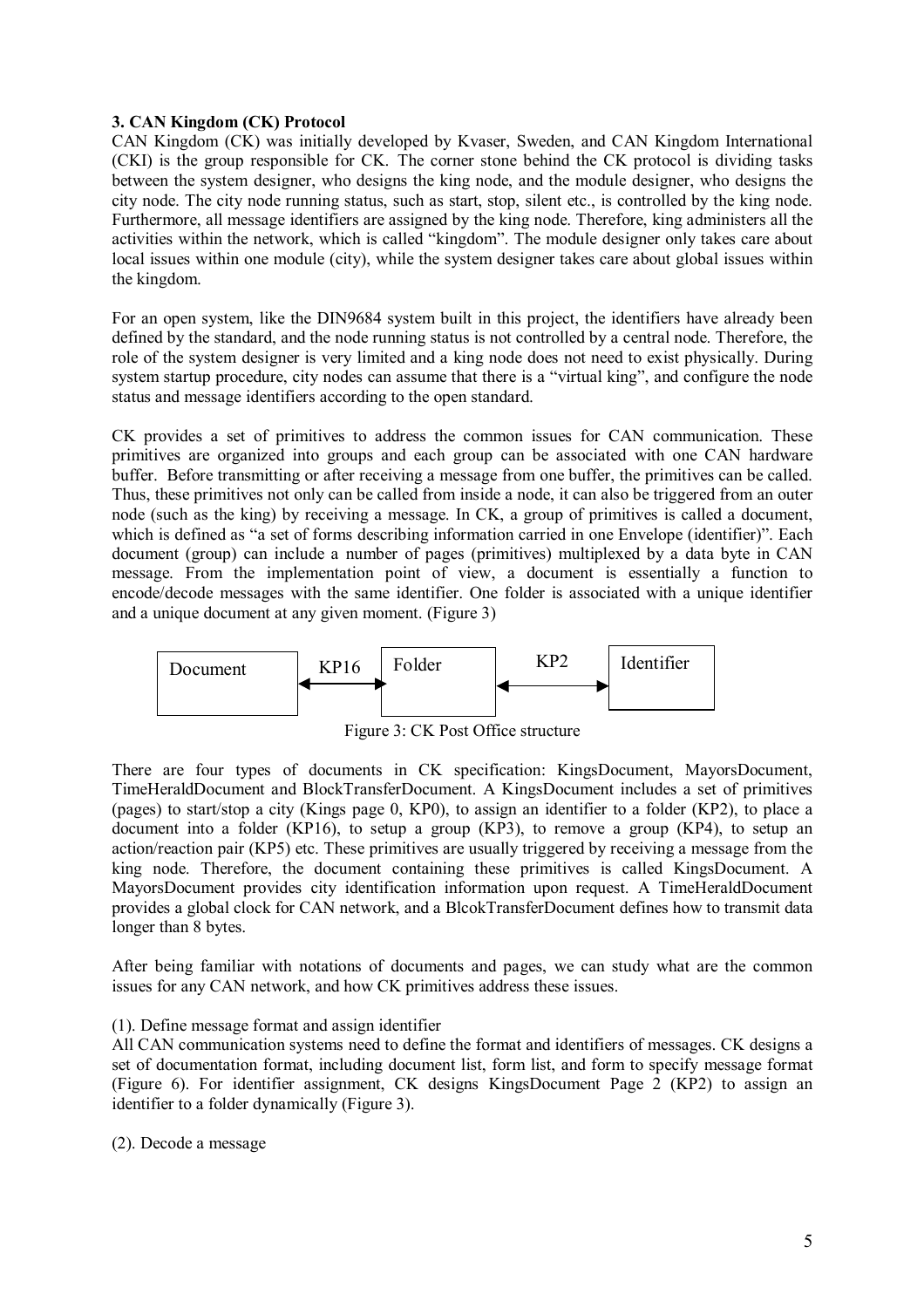All CAN controllers need to parse CAN messages, and decide how to respond these messages. The CK proposed a concept of document (and its relation with a folder) to decode a message. Furthermore, KP16 is designed to place a document process into a folder (Figure 3).

## (3). Transmit a message

Basically there are three ways of transmitting a message:

• Transmit a message each time a node asks for (poll) it.

KP5 was designed to configure one transmit folder with a receiver folder. Whenever the receiver folder receives the polling message, the associated transmit folder will respond with a corresponding message.

• Transmit a message on a periodic basis.

KP11 and KP12 can work together to provide periodic transmission of messages. KP11 sets up a circular time base, and KP12 sets up a repetition rate for a folder. This folder will be transmitted each time the system clock advances by a set amount of time defined in KP12.

• Transmit a message each time an event occurs.

For event transmission, such as in the case of an alarm, a message needs to be sent out. In CK, each node has an event array. Events are assigned to folders. If a folder event occurs, the document process associated with this folder is called. This can be done by using KP5.

#### (4). Real time requirement

Most CAN communication systems are embedded real-time systems. Therefore most of them have some real-time requirements. CK defines a global clock, which will time-stamp each sent-out message or received message. Each message can be checked again the time requirements.

## (5). Group nodes

Since CAN is a broadcasting system, every node receives CAN message at the same time. Sometimes, we only want part of CAN nodes to respond to a CAN message. In this case, the group address can be used to transmit such messages. KP3/ KP4 can add/remove a node to/from a group.

CK also has other primitives, such as start/stop node (KP0), assign base number (KP1), new city physical address assignment (KP9), bit timing register setting (KP8), which are primarily used for CK network management. Since the system we build is an open system, these primitives are not needed and can be removed to save memory space.

## **4. Application of CK to developing a DIN9684 system**

In this section, we discuss a weed sensor communication interface development in details and describe how CK was used in the system. This development was based on CK primitives written by US Navy Surface Targets Engineering Branch [Purdy, 2001], which includes KingsDocument, MayorsDocument and TimeHeraldDocument.

The weed sensor system consists of a number of weed sensors and a touch screen terminal, which accepts inputs from operator and displays results on the touch screen. The touch screen terminal is a commercial product  $(AGCO \text{ DataTouch}^{\text{TM}} \text{ Terminal}, AGCO, 2000)$ . Data exchange with weed sensor is through CAN bus according to the DIN9684 standard. The weed sensor was developed in a previous project to identify weed from soil and crop (Wang, et al 2001). The weed sensor needs to be calibrated before it can identify weed in fields. The calibration procedure involves training the sensor with different subjects, including weed, soil and crop samples.

## (1). Procedural approach to develop application modules

As in Figure 3, the relationships among documents, folders, and identifier are very important. The core data structure in this relationship is the folder, which contains fields for identifier, data, document name, event, an enable/disable flag, a direction flag, identifier extension flag, and a new message flag. The folder data structure is statically mapped to the CAN hardware buffer. A mail process function can be created to check the folder status. If there is a new message coming in (the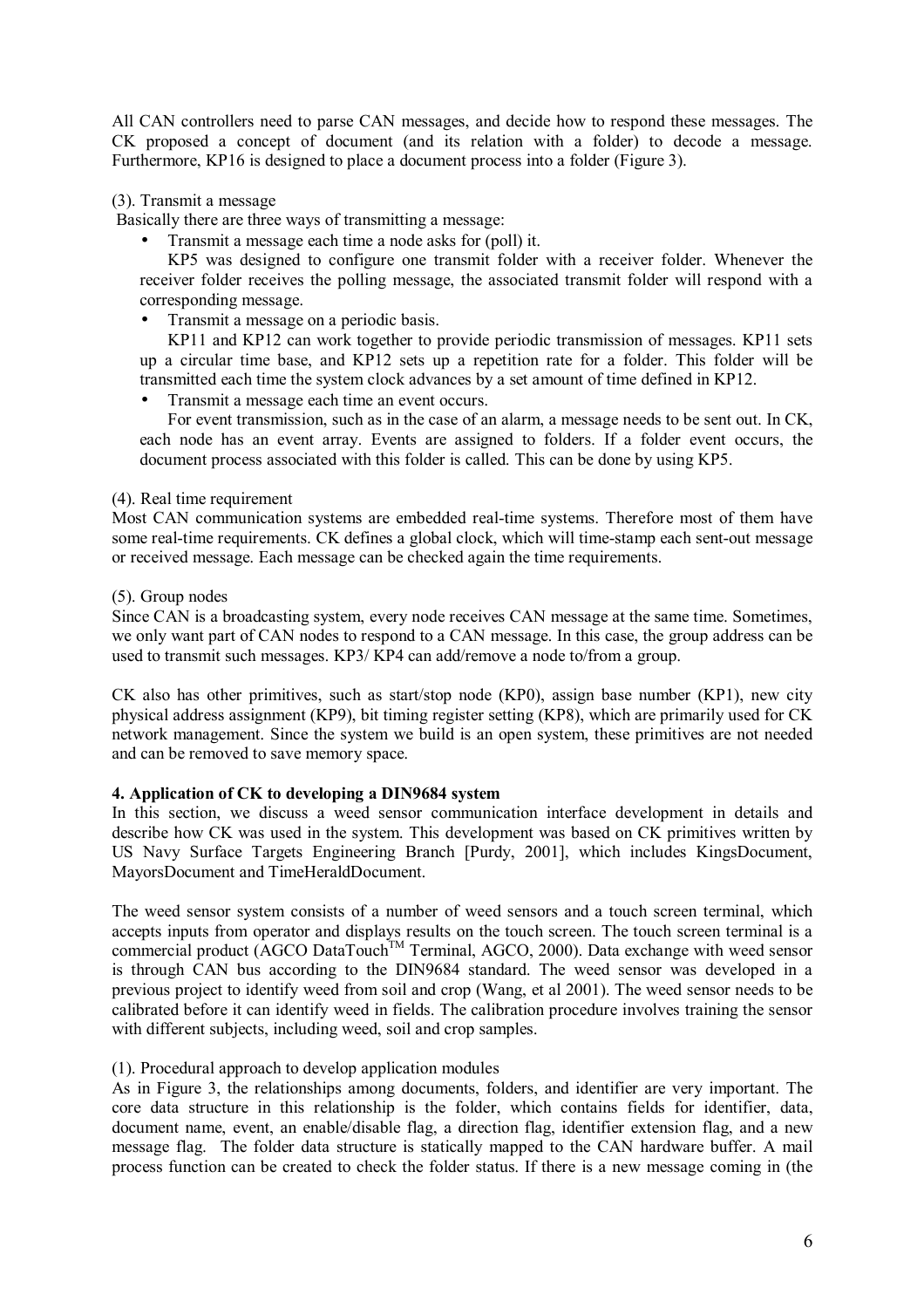CAN receiver interrupt sets the new message flag), or new message to be sent out, (the application program sets the new message flag) the corresponding document process will be initiated. If the folder is configured as transmitting, this process function typically will fill up the CAN data field. If it's configured as receive, the associated document process will typically decode CAN data field, and modify appropriate variables shared with the application code. The mail process function can be called at any time. Typically, it is called when the application is waiting for a message to come, or/and called when a CAN message receive interrupt occurs.

A procedural approach to develop application codes can be designed as following:

- a. Define the shared variable among the document process and the application code.
- b. Define the document to process the incoming message and to modify the shared variable accordingly in the document process code.
- c. Using KP2 to assign an identifier to a folder and KP16 to place a document into a folder.
- d. Write an application program. The application program only checks the shared variable and decides program flow. Whenever a message needs to be sent, the application code sets the new message flag in the folder. Whenever a message needs to be received, the application code waits and checks the shared variable, which will be updated by the received message.

Through this procedure, we convert the problem of communication to simply checking shared variables between the document process and application code, which will significantly reduces programming complexity, and make CAN communication simple.

#### (2). LBS network management module

In this section, we describe how to use the above steps to develop application specific programs and how CK primitive were used in the module design.

In DIN9684 network management, for messages transmitting out from one node, the identifier consists of AGETYPOS as shown in Table 1. For a specific node, the GETY and POS are fixed. Therefore, there are two types of transmitting messages: login and system function, which require two transmit documents: LBSLogInDocument and LBSManagementTransmitDocument. For LBSManagementTransmitDocument, there are 16 different system management functions, each requiring a page for processing. This is implemented by using a switch-case statement in the document process. For receiving messages, there are many possible identifiers. We can use a masked folder to receive all the messages, and use the VERW value to differentiate processes. Although there may be many different identifier messages for this folder, the message functions are all contained in Table 2. Therefore, one receive document should be enough for all these messages.

We can apply the four-step procedure described above to implement LBS system management functions as following:

- a. Define the necessary shared variables between document and application code: e.g., the number of login times for login document, etc.
- b. Define 3 documents for LBS system management. - LBSLogInDocument fills in login message according to DIN9684. -LBSSystemManagementTransmitDocument transmits specific network management as defined in Table 2. -LBSSystemManagementReceiveDocument receives specific network management message and decode them based on Table 2.
- c. Use KP2 and KP16 to connect document to folder and folder to identifier. The transmitting identifier is determined by implement type and position. The dynamic address is acquired through selecting a free address from the address claim field of other node's alive-handling message. The receiving folder identifier is masked to receive all messages from different ECUs.
- d. Sequentially execute the network startup procedure described in Figure 3, and set the new message flag if a message needs to be sent.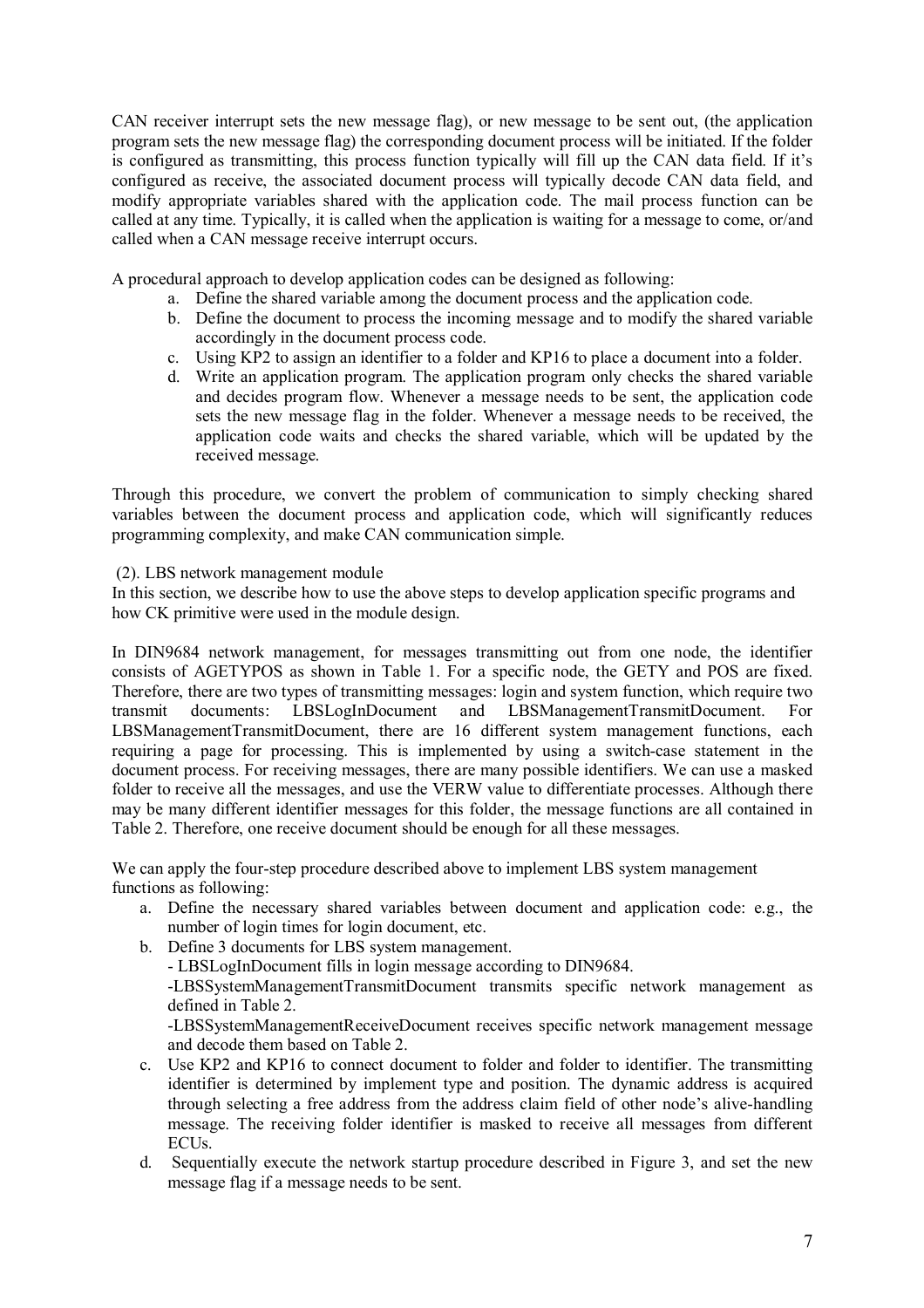Besides KP2 and KP16 were used in every document process, there are some other direct applications of CK primitives in LBS network management module design to simplify implementation.

 (1). An alive handling message needs to be sent every second. Therefore it is a periodic transmission. We can easily implement this by using KP11 and KP12. KP11 sets the circular time base to start a clock. KP12 sets one CAN folder to LBSSystemManagementTransmitDocument, the page/form number to 0 (alive-handling message), and the repetition rate to one second. Thus, the alive-handling message will be transmitted every one second.

(2). For implementation descriptor request and response, we use Kings Page 5 to setup an action/reaction pair between LBSSystemManagementReceiveDocument page 8 (receive request implement descriptor) and LBSSystemManagementTransmitDocument page 9 (send implement descriptor) .

## (3). Weed sensor application document

The weed sensor exchanges message with the touch screen using target message types. Therefore, two types of messages exist, and two documents need to be created: WeedSensorTransmitDocument and WeedSensorReceiveDocument. However, we still need to differentiate the types of weed sensor messages. This is done by WERT/INST field  $3<sup>rd</sup>$  byte in CAN data field) in LBS target message. (Figure 4) The PD/MOD/ZAEHLNUM/D bits are defined in LBS specification.





All the weed sensor message types and their WERT/INST are shown in Table 3. In this table, WERT indicates the row number and the INST indicate the column number; together they define an entry for a message type. For example, WERT/INST =0000/0000 is defined as weed sensor setup message.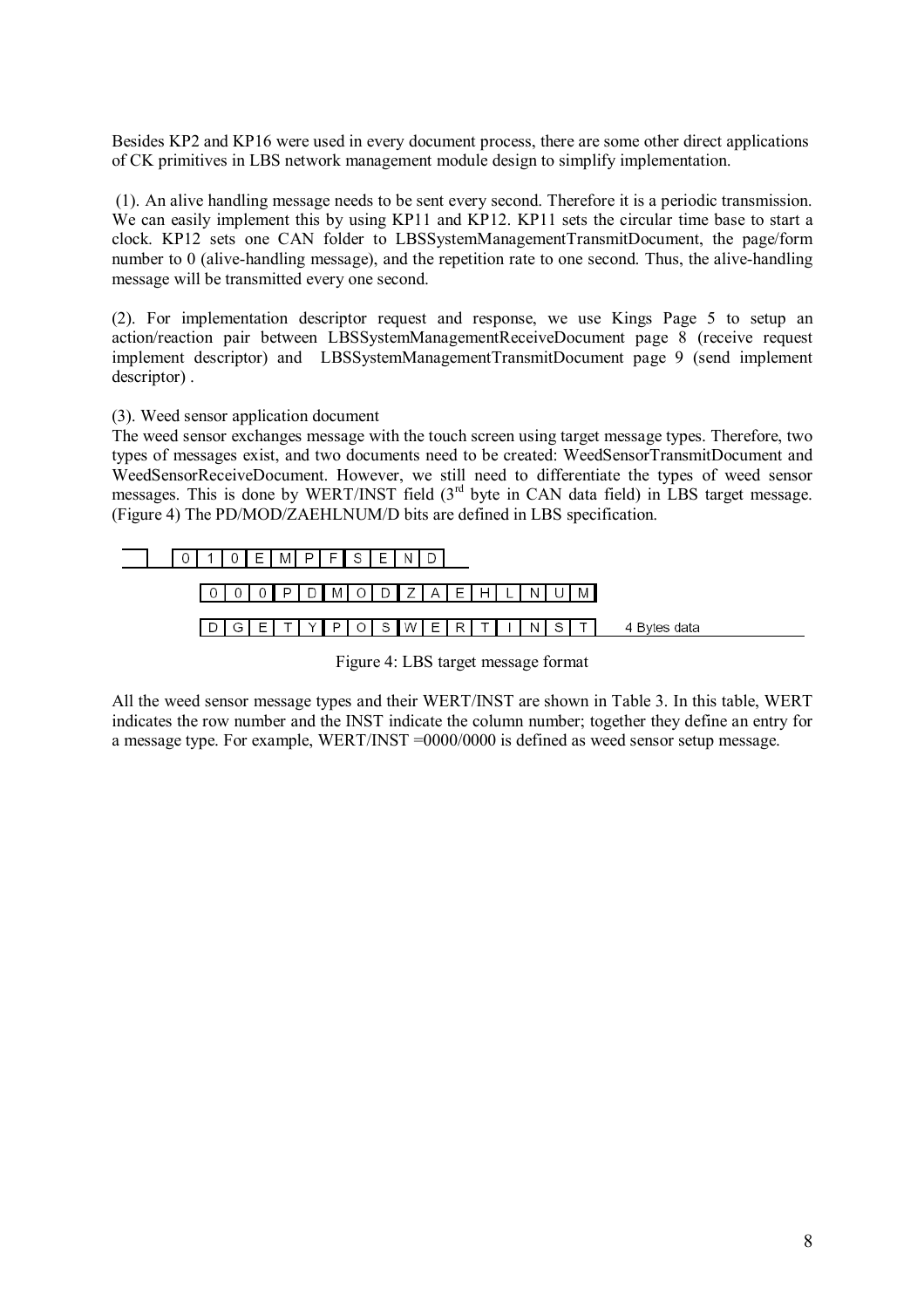|      | 0000              | 0001           | 0010  | 0011                | 0100 | 0101            | 0110                | 0111          | 1000 | 1001 | 1010 | 1011              | 1100                          | 1101                                   | 1110         | 1111           |
|------|-------------------|----------------|-------|---------------------|------|-----------------|---------------------|---------------|------|------|------|-------------------|-------------------------------|----------------------------------------|--------------|----------------|
| 0000 | Setup             | Start<br>train | Pause | Resume              | Stop | Sample<br>Count | Detection<br>result | Began<br>Test |      |      |      |                   | Basic<br><b>SW</b><br>version | Menu<br>$\operatorname{Sw}$<br>version | Menu<br>size |                |
| 0001 |                   |                |       |                     |      |                 |                     |               |      |      |      |                   |                               |                                        |              |                |
| 0010 |                   |                |       |                     |      |                 |                     |               |      |      |      |                   |                               |                                        |              |                |
| 0011 | Speed             |                |       |                     |      |                 |                     |               |      |      |      |                   |                               |                                        |              |                |
| 0100 |                   |                |       |                     |      |                 |                     |               |      |      |      |                   |                               |                                        |              |                |
| 0101 |                   |                |       |                     |      |                 |                     |               |      |      |      |                   |                               |                                        |              |                |
| 0110 |                   |                |       |                     |      |                 |                     |               |      |      |      |                   |                               |                                        |              |                |
| 0111 |                   |                |       |                     |      |                 |                     |               |      |      |      |                   |                               |                                        |              |                |
| 1000 | Worked<br>Area    |                |       |                     |      |                 |                     |               |      |      |      |                   |                               |                                        |              |                |
| 1001 | Operating<br>Time |                |       |                     |      |                 |                     |               |      |      |      | Effective<br>time |                               |                                        |              |                |
| 1010 |                   |                |       |                     |      |                 |                     |               |      |      |      |                   |                               |                                        |              |                |
| 1011 |                   |                |       |                     |      |                 |                     |               |      |      |      |                   |                               |                                        |              |                |
| 1100 |                   |                |       |                     |      |                 |                     |               |      |      |      |                   |                               |                                        |              |                |
| 1101 |                   |                |       |                     |      |                 |                     |               |      |      |      |                   |                               |                                        |              |                |
| 1110 |                   |                |       |                     |      |                 |                     |               |      |      |      |                   |                               |                                        |              | Error<br>alarm |
| 1111 | Impl type         | Mfg.<br>ID     |       | Software<br>Version |      |                 |                     |               |      |      |      |                   |                               |                                        |              |                |

# Table 3: WERT/INST table for weed sensor.

Following the four steps in programming CAN interface, the WeedSensorTransmitDocument and WeedSensorReceiveDocument can be easily designed. Each entry in Table 3 should have one case (page) in the documents. For some entries, such as software version, and menu code size, are partner messages to communicate with AGCO virtual terminal. Therefore, we create WeedSensorPartnerTransmitDocument, and WeedSensorPartnerReceiveDocument to deal with them. The programs basically share the same structure and only differ in identifier assignment. The application program and the document process exchange information through shared variable.

## (3). Other document

For our application, we need to upload weed sensor menu program from the weed sensor to the virtual terminal. The terminal uses ISO11783 transport protocol, (ISO11783, part 2) which is not compatible with the CK transport document. Therefore, we built a transport document to transmit menu code. Again this is easily implemented by using the above-mentioned procedure.

#### (4) Consistent documentation

Another advantage of CK is that it specified a consistent and systematic method for documentation: document, documents list, form, form list, etc. Following these conventions, the program is very easy to describe. The weed sensor system documentation based on CK is shown in Table 4, 5 and Figure 5.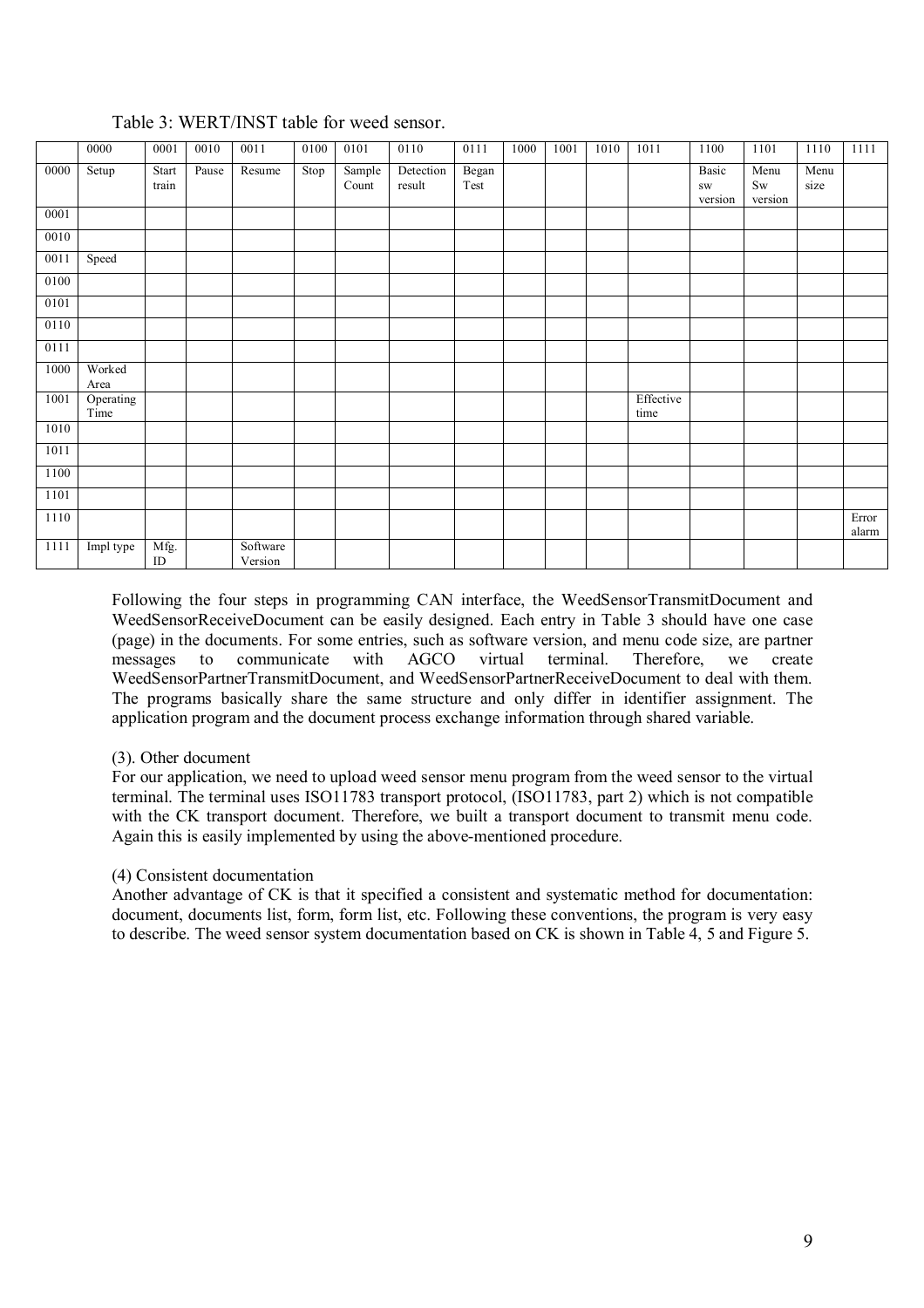## Table 4: Transmit document list

| Transmit Document List0 |                |                                     |                     |
|-------------------------|----------------|-------------------------------------|---------------------|
| Document                | <b>RTR</b>     | Description                         | <b>Fixed Folder</b> |
|                         |                |                                     | number              |
|                         | Yes            | Mayors Document                     |                     |
|                         | Yes            | TimeHeraldSendDocument              | N <sub>0</sub>      |
|                         | N <sub>0</sub> | LBSSystemLoginTransmitDocument      | N <sub>0</sub>      |
|                         | N <sub>0</sub> | LBSSystemManagementTransmitDocument | N <sub>0</sub>      |
|                         | No             | WeedSensorTransmitDocument          | No                  |
|                         | No             | WeedSensorPartnerTransmitDocument   | N <sub>0</sub>      |
| -6                      | No             | TransportProtocolTransmitDocument   | No                  |

## Table 5: Receive document list

| Receive Document List0 |            |                                  |                     |
|------------------------|------------|----------------------------------|---------------------|
| Document               | <b>RTR</b> | Description                      | Fixed Folder number |
|                        | No         | Kings Document                   |                     |
|                        | No         | TimeHeraldReceiveDocument        | No                  |
|                        | No         | WeedSensorReceiveDocument        | N <sub>0</sub>      |
|                        | No         | WeedSensorPartnerReceiveDocument | N <sub>0</sub>      |
|                        | No         | TransportProtocolReceiveDocument | No                  |

For each page, CK defines a format to design the message content. One example is shown in Figure 5. (LBSSystemManagementTransmitDocument page 9, send implement descriptor).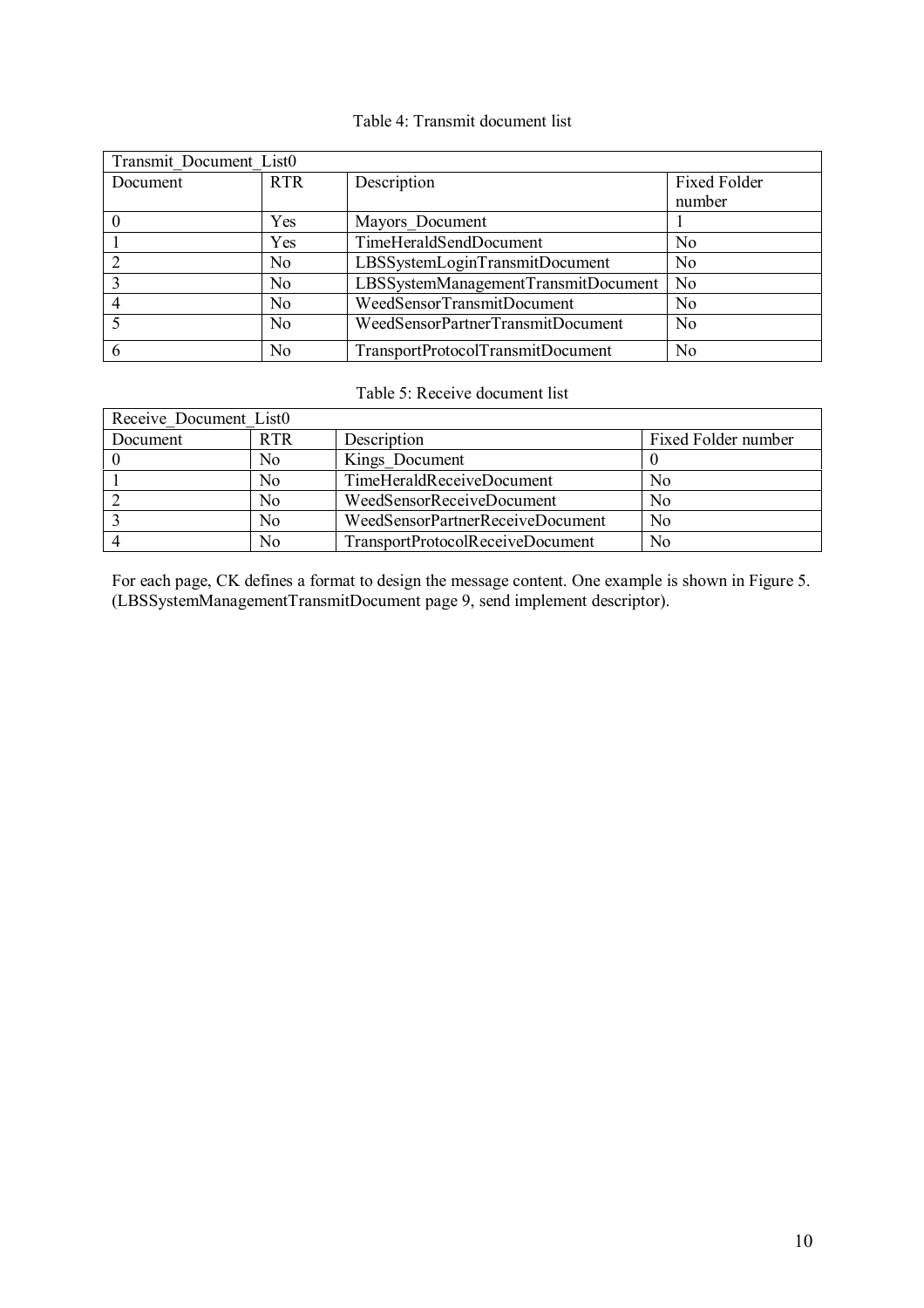| Document name:<br>Document List:<br>Document Number:<br>Document Type: |             | <b>LBS System Management Transmit</b><br>$\boldsymbol{0}$<br>$\overline{3}$<br>Transmit |
|------------------------------------------------------------------------|-------------|-----------------------------------------------------------------------------------------|
| Page Description.                                                      |             |                                                                                         |
| Page Number:                                                           | 9           |                                                                                         |
| Number of Lines:                                                       | 8           |                                                                                         |
| Page Description:                                                      |             | Send implement descriptor                                                               |
|                                                                        |             | LBS System management page                                                              |
|                                                                        |             |                                                                                         |
| Line description.                                                      |             |                                                                                         |
| Line $0$ :                                                             | $1001$ xxxx | Reserved by LBS xxxx: LBS dynamic<br>address                                            |
| Line 1:                                                                | 00000000    | Reserved by LBS                                                                         |
| Line $2$ :                                                             | 00000000    | unused.                                                                                 |
| Line 3:                                                                | 00000000    | unused                                                                                  |
| Line 4:                                                                | XXXXXXXX    | Implement descriptor, MSB                                                               |
| Line 5:                                                                | XXXXXXXX    | Implement descriptor                                                                    |
| Line $6$ :                                                             | XXXXXXXX    | Implement descriptor                                                                    |
| Line $7$ :                                                             | XXXXXXXX    | Implement descriptor, LSB                                                               |
|                                                                        |             |                                                                                         |

Figure 5: CK form format (to decode a page)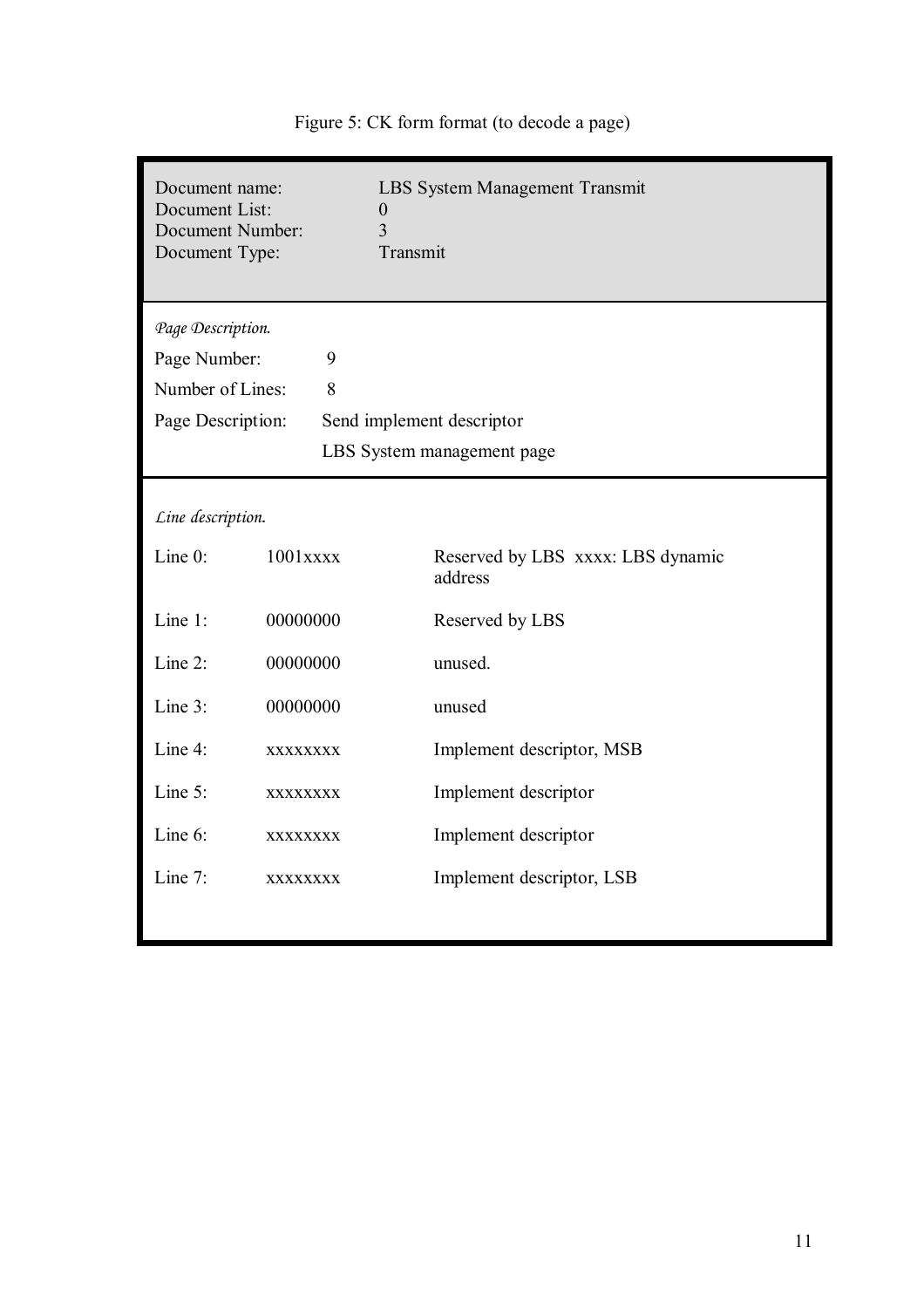## **5. Performance Evaluation**

For a real-time embedded system, the primary criteria to evaluate the system are timing requirement and memory requirement (including RAM, ROM, etc.)

## (1). Timing analysis

All the messages in the system use 11-bit identifier (CAN 2.0A) and most data load are 8-byte long. A standard CAN message with 8 bytes of data have a max length of 134 bits including intermission space and bit stuffing. At a baud rate of 125K/second, this allows the maximum transmission of about 1000 CAN messages in one second. In our system, implementation of folder scheduler (proc\_mail) took roughly 20 microseconds, which allows receiving up to 10,000 packets of information in one second. (Purdy, 2001) Therefore, if the CPU is not overloaded by the application program, the system is fast enough to handle all the CAN messages.

The system we designed consists of a Virtual Terminal, a spray controller, a radar speed sensor, a GPS receiver, and two weed sensors. The periodic messages and their characteristics are listed in Table 6. During system startup, there are also some aperiodic messages, such as login, address claim, implement menu information exchange, and calibration command, etc. Because frequencies of these messages are very low, they do not contribute too much to busload. Thus, we only need to analyze the busload during normal operations. For the same reason, we do not consider the bus disturbing and error-reporting message.

Table 6 shows there are 30 messages occurring in the CAN bus during one second period, which accounts for about  $30/1000 = 3\%$  of CAN bus load. Although a complete response time analysis is required to analyze all the message against their deadlines (which is beyond the scope of this paper), obviously the CAN bus is far from full load, and many more implement controllers can be connected to the CAN bus without causing loading problem.

| Name of the sending participant | receiving<br>of<br>the<br>Name | Frequency (Hz) |
|---------------------------------|--------------------------------|----------------|
| and names of the generated      | participant                    |                |
| messages                        |                                |                |
| Virtual terminal                |                                |                |
| Alive handling                  | All                            |                |
| Data and time                   | All                            |                |
| Service alive                   | All                            |                |
| Weed Sensor 1                   |                                |                |
| Alive handling                  | All                            | 1              |
| Detection result                | Spray controller and VT        | 10             |
| Weed Sensor 2                   |                                |                |
| Alive handling                  | All                            | 1              |
| Detection result                | Spray controller and VT        | 10             |
| Spray Controller                |                                |                |
| Alive handling                  | All                            | 1              |
| GPS receiver                    |                                |                |
| Alive handling                  | All                            |                |
| Position                        | All                            |                |
| Speed                           | All                            |                |
| Data and Time                   | All                            |                |
|                                 |                                |                |
| Total                           |                                | 30             |

## Table 6. Overview of the periodic message characteristics

(2). Memory requirement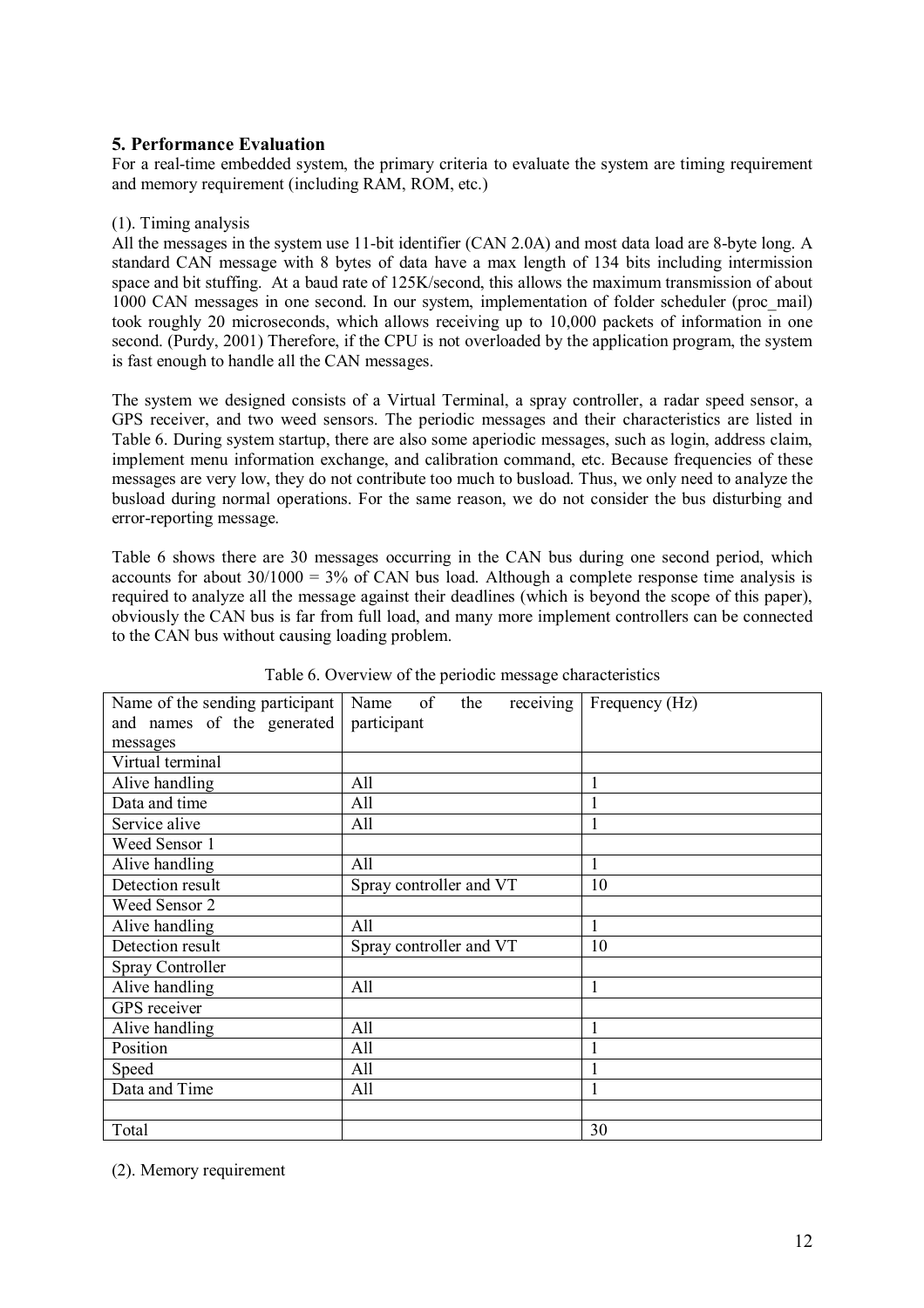From compiled codes, it's easy to obtain the ROM requirement for the weed sensor implementation. Because code size depends on many factors including compiler setting, user programming style, etc. Comparison of code size should be made using the similar criteria. Table 7 and Figure 6 shows the code size for the weed sensor program by using CAN Kingdom. In previous research (Wei, et al, 2001), we implemented a weed sensor program by using a proprietary protocol. Table 8 shows the code size for the weed sensor implementation without using CAN Kingdom. From Table 7 and Figure 6, the kernel of CAN Kingdom (including KingsDocument, Mayors Document, TimeDocument, CAN driver, etc.) only amounts to about 13.1K bytes (compiler without optimization) and 8.6K bytes (compiler with optimization for size) memory requirement. The application part of codes uses about 11.3K(compiler without optimization) and 9.2K(compiler optimization for size). From Table 8, the code size for the weed sensor implementation without using CAN Kingdom is 12.2K (compiler no optimization) and 9.8K(compiler optimization for size). The use of CAN Kingdom did increase the memory requirement slightly. This is the cost we had to pay to receive benefits in implementation and documentation.

Because CAN Kingdom is only a set of primitive, it does not require more RAM, thus integrating CAN Kingdom to application would not significantly increase the RAM requirement.

| Function modules                         | File name   | Label         | Code size (byte) |              |
|------------------------------------------|-------------|---------------|------------------|--------------|
|                                          |             |               | N <sub>o</sub>   | Optimization |
|                                          |             |               | optimization     | for size     |
| KingsDocument and Mayors Document        | Kingspage.c | $\mathsf{A}$  | 4.7K             | 3.4K         |
| Timing related document                  | Timing.c    | B             | 2.9K             | 2.3K         |
| CAN driver                               | CANlib.c    | $\mathcal{C}$ | 2.9K             | 1.8K         |
| CK basic services, including document,   | Citydoc.c   | D             | 1.2K             | 0.9K         |
| form, parameter generation, search, etc. |             |               |                  |              |
| Mail Process                             | Postoff.c   | E             | 0.9K             | 0.6K         |
| CK initialization                        | Mayor.c     | F             | 0.5K             | 0.5K         |
| Sub total                                |             | G             | 13.1K            | 8.6K         |
|                                          |             |               |                  |              |
| LBS management document                  | Lbs.c       | H             | 0.7K             | 0.5K         |
| Transport document                       | Transport.c | $\mathbf I$   | 1.0K             | 0.7K         |
| Weed sensor document                     | Weed.c      | J             | 1.7K             | 1.3K         |
| Weed sensor application (algorithm,      | Da.c        | K             | 7.9K             | 6.7K         |
| menu processing, etc.)                   |             |               |                  |              |
| Sub total                                |             | L             | 11.3K            | 9.2K         |

Table 7: Code size for the weed sensor by using CAN Kingdom

Table 8: Code size for the weed sensor without using CAN Kingdom

| Implementation part                       | Code size (byte) |                       |  |  |  |
|-------------------------------------------|------------------|-----------------------|--|--|--|
|                                           | No Optimization  | Optimization for size |  |  |  |
| Weed sensor application                   |                  | 8.78K                 |  |  |  |
| CAN library (Infineon CAN driver library) | 1K               |                       |  |  |  |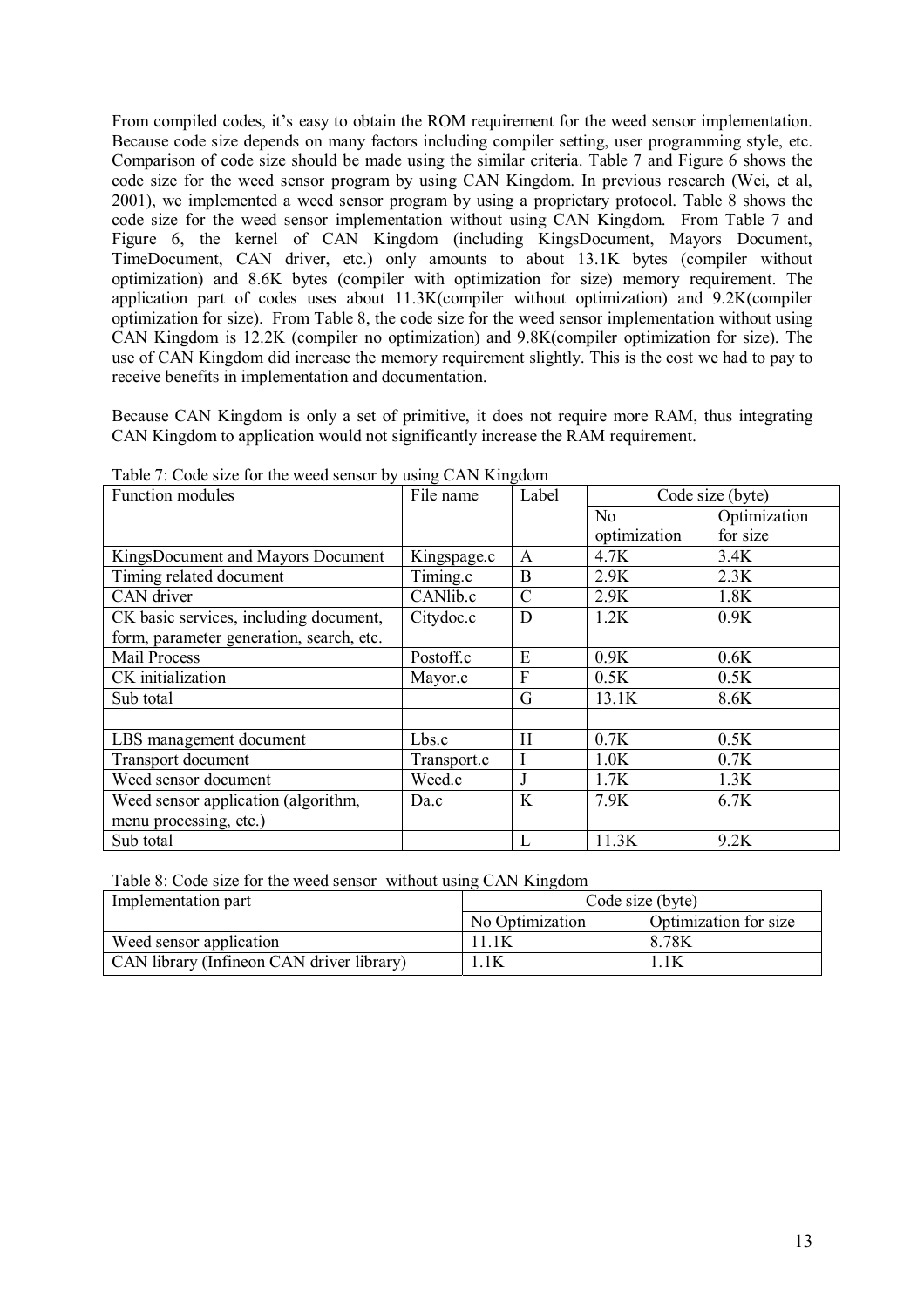

Note: Function modules are listed in Table 7. **Figure 6: Code size for the weed sensor implementation by using CAN Kingdom** 

## **5.Discussions**

A CK project is organized like a tree, with CK project being the root, documents being its branches. Each branch can have many leafs (pages). From this tree, not only can we see the complete picture of the system, we also can easily trace the details of a specific function (a certain page). In addition, this tree structure makes CK system documentation very easy to understand. Figure 7 is a general structure of the CK system.



**Figure 7: CK program structure**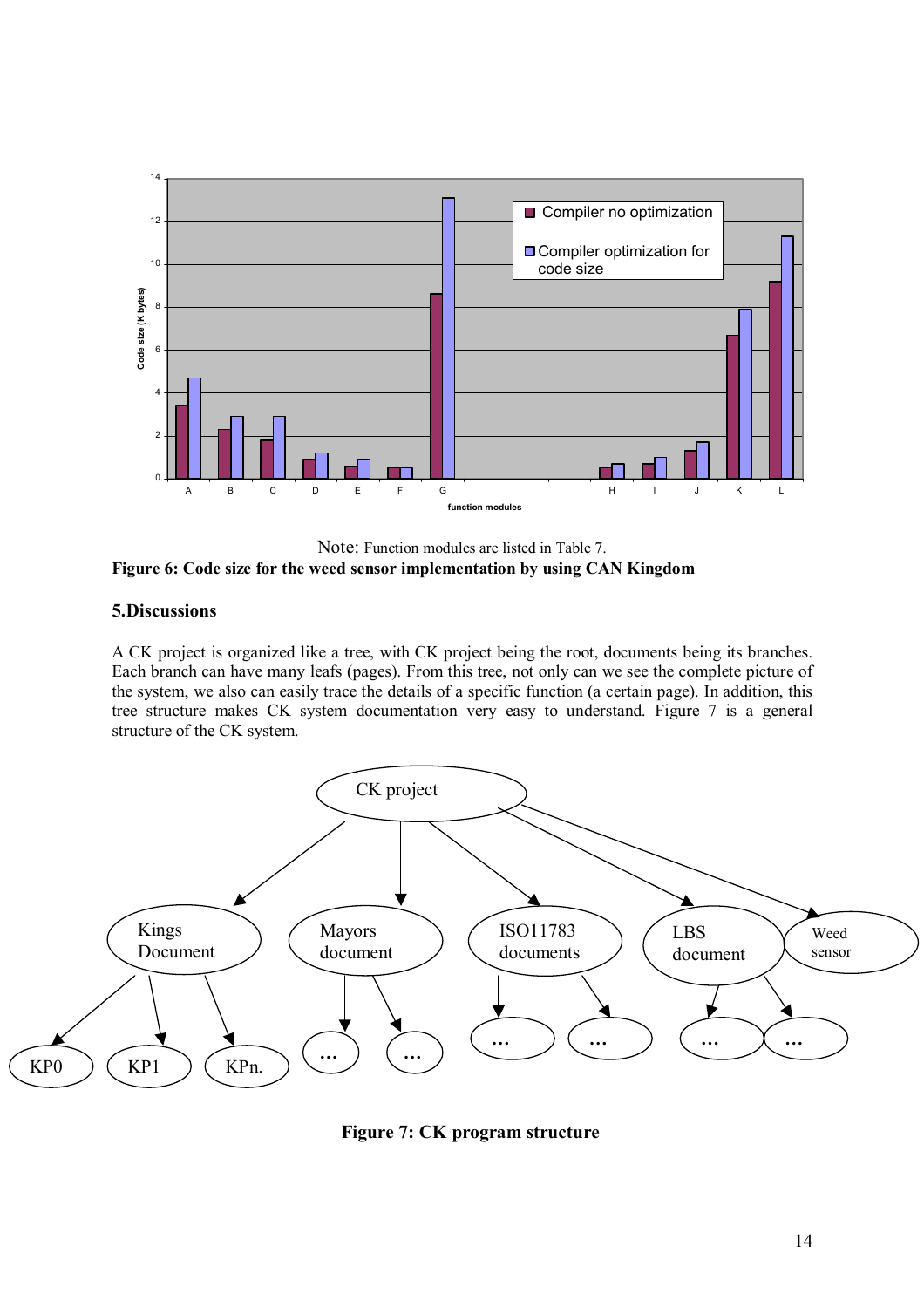While the KingsDocument is used in every CK city, ISO11783 documents or LBS documents can only be used in agricultural machinery electronics for communication. Thus, CK provides a platform for organizing programs and code sharing.

In CK specifications, the default identifier for the KingsDocument is 0. In LBS system, however, the 0 identifier was used for other purposes. Therefore, KingsDocument identifier has been shifted to other numbers to avoid unnecessary confusion. If a king node is not physically present in the system, there is no need to connect these primitive documents to the folder. In this case, KingsDocument and MayorsDocument will no longer be a document, but a purely "function call". However, we leave these documents associated with folder 0, and 1, respectively. This arrangement would allow the city node to be dynamically configured for use with other open or proprietary systems, although the node is default to be used in LBS system.

In CK specifications, there is also a start-up procedure, which is not needed for an open system. However, we can follow this procedure for compatibility and then start the LBS network management procedure. Again, this allows the node to be used in both LBS and other systems.

In CK specifications, KP12 configures a folder for periodic transmission of a message. However, it doesnít specify the page number in this document to be transmitted. In LBSSystemManagementTransmitDocument, however, the alive-handling message is only a case/page of this document. Therefore, we need to somehow denote the page number in KP12 message. This can be done by modifying KP12 second byte in the message. The original design for KP12 in line 2 is the folder number. Since most CAN controllers only have less than or equal to 16 buffers, we can use the lower 4 bits of the second byte as folder number and the upper 4 bits as page number. This approach works well for LBSSystemManagementTransmitDocument, since it has only 16 maximum entries in Table 2.

Although CK has provided many advantages, integrating CAN Kingdom kernel to application codes did increase the code size by about 10K bytes. Furthermore, studying and applying CK to system design is a time-consuming task. In the long run, however, this overhead will become negligible.

## **6.Conclusions**

CAN kingdom provides a systematic method to design CAN-based systems. In this paper, we present a weed sensor system, which demonstrated many benefits in designing a DIN9684 network using CK primitives and conventions, although CK is not specially designed for open systems.

(1). CK provides a set of primitive for CAN communication, which can significantly reduce the complexity in implementation.

(2). CK provides a platform, upon which other domain-specific primitives, such as the DIN9684 library and the ISO11783 library, can be built. For example, the LBSSystemManagementDocument developed in this project can be used in other ECU nodes that connect to a DIN9684 bus. These libraries will avoid repetitive development and improve software module reuse. Furthermore, CK primitives are scalable and modular, which can adapt to different application environments. This is an important feature for embedded system where both processing power and memory are very limited.

(3). CK provides a structural, four-step approach for module design:

- a. Define the shared variable between communication document and application program
- b. Define the document to process the incoming message and modify the shared variable accordingly.
- c. Use KP2 and KP16 to connect the defined document with an identifier and a folder number
- d. Write the application program.